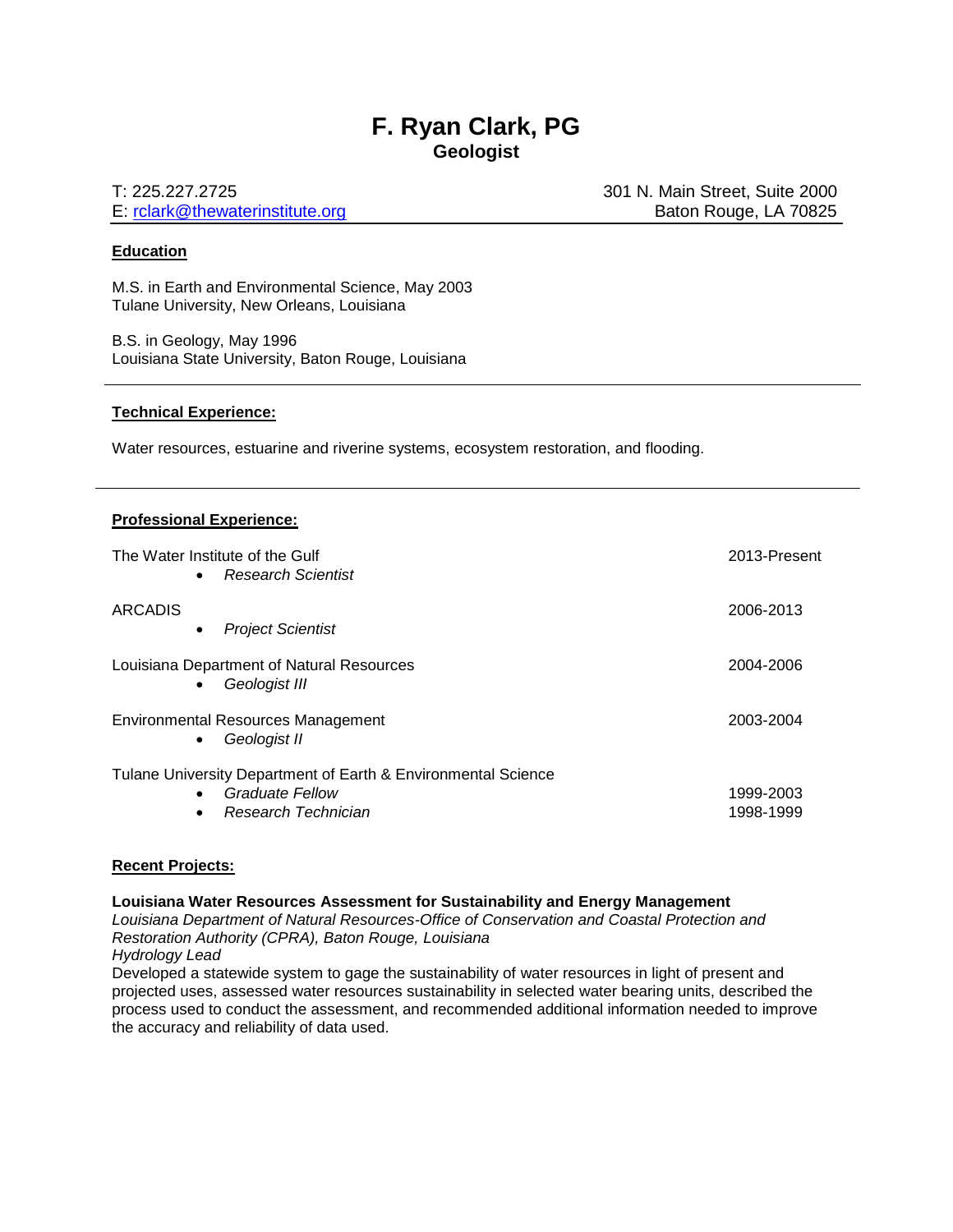### **Prioritizing Additional Water Use Research for Louisiana**

*Louisiana Department of Natural Resources-Office of Conservation, funded by the United States Geological Survey (USGS) Water Use Data and Research (WUDR) program Principal Investigator*

Developed the work plan to facilitate planning for the implementation of this program. summarizes the selected approach for Louisiana's participation in the WUDR program, by providing a description of the current Louisiana water use program, including a summary of current water use research in Louisiana, with comparisons to national and regional reporting regimes and priorities; an outline of Louisiana's priorities for improving water use research, reporting, and data collection; and a list of steps proposed to address priorities, with respect to USGS baseline data goals and standards. This includes justifications, cost estimates, and individual work plans for the proposed projects.

### **Determining the Minimum Ecological River Inflow Needs of Louisiana Estuaries**

*Charles Lamar Family Foundation, Baton Rouge, LA*

#### *Proposal Lead, Principal Investigator*

The Institute developed a novel use for the state of the art computer model that has previously been used to determine the hydrologic, ecological, and land change effects of Louisiana coastal restoration projects from the Coastal Protection and Restoration Authority (CPRA) Coastal Master Plan. This project adapted the model to determine the ecological needs of the wetlands, swamps, and estuaries that communities in the region rely upon for their economic and social well-being. It illustrates how variations in the flow of rivers such as the Amite can have effects on the suitability of habitats for key fish and wildlife species, as well as how it affects the distribution of marsh vegetation types over time. The methods developed in this pilot study can be adapted and used in communities across Louisiana and around the world. It leverages the investments and advancements made during the development of the Coastal Master Plan and adds additional value for local communities.

#### **Geomorphic Changes to the Amite River Channel and Floodplain Induced by the August 2016 Flood in Louisiana**

#### *National Science Foundation RAPID Program and the Charles Lamar Family Foundation Project Conception, Co-Proposal Lead*

This effort, currently underway, aims to quantify the reshaping of the Amite River channel and its floodplain associated with the unprecedented flood of 2016. The objective is to conduct rapid response field operations in the mid and upper Amite Basin to gather data while the effects of the flood are undisturbed (high water marks and evidence of flow path and magnitude, sediment thicknesses and extents, grain size, etc.). These are critical to understanding (1) the geomorphic response to this event, (2) for ground truthing remote sensing imagery that were obtained and analyzed to document channel planform changes, and (3) to develop numerical models to analyze the event and predict morphological response to future events.

### **Project Implementation Support: Assessing the Cost of Land Creation Using Dredged Material**

*Louisiana Coastal Protection and Restoration Authority (CPRA), Baton Rouge, Louisiana Principal Investigator*

Conducted research on the efficiency of dredging for coastal restoration. Oversaw junior researchers, and presented progress and findings at the 2014 Conference on Ecological and Ecosystem Restoration (CEER) and the 2014 United States Army Corps of Engineers – Mississippi Valley Division & Gulf Coast Regional Dredging Meeting.

### **Coastal Innovation Partnership Program**

### *Louisiana Coastal Protection and Restoration Authority (CPRA), Baton Rouge, Louisiana Principal Investigator*

Principal Investigator for the CPRA Coastal Innovation Partnership Program, which solicits innovations for use in implementing Louisiana's Coastal Master Plan. The program provides expert panel review of the innovations for technology readiness and applicability to the Master Plan. Managed scope, schedule, and budget, recruited expert reviewers, and wrote technical report.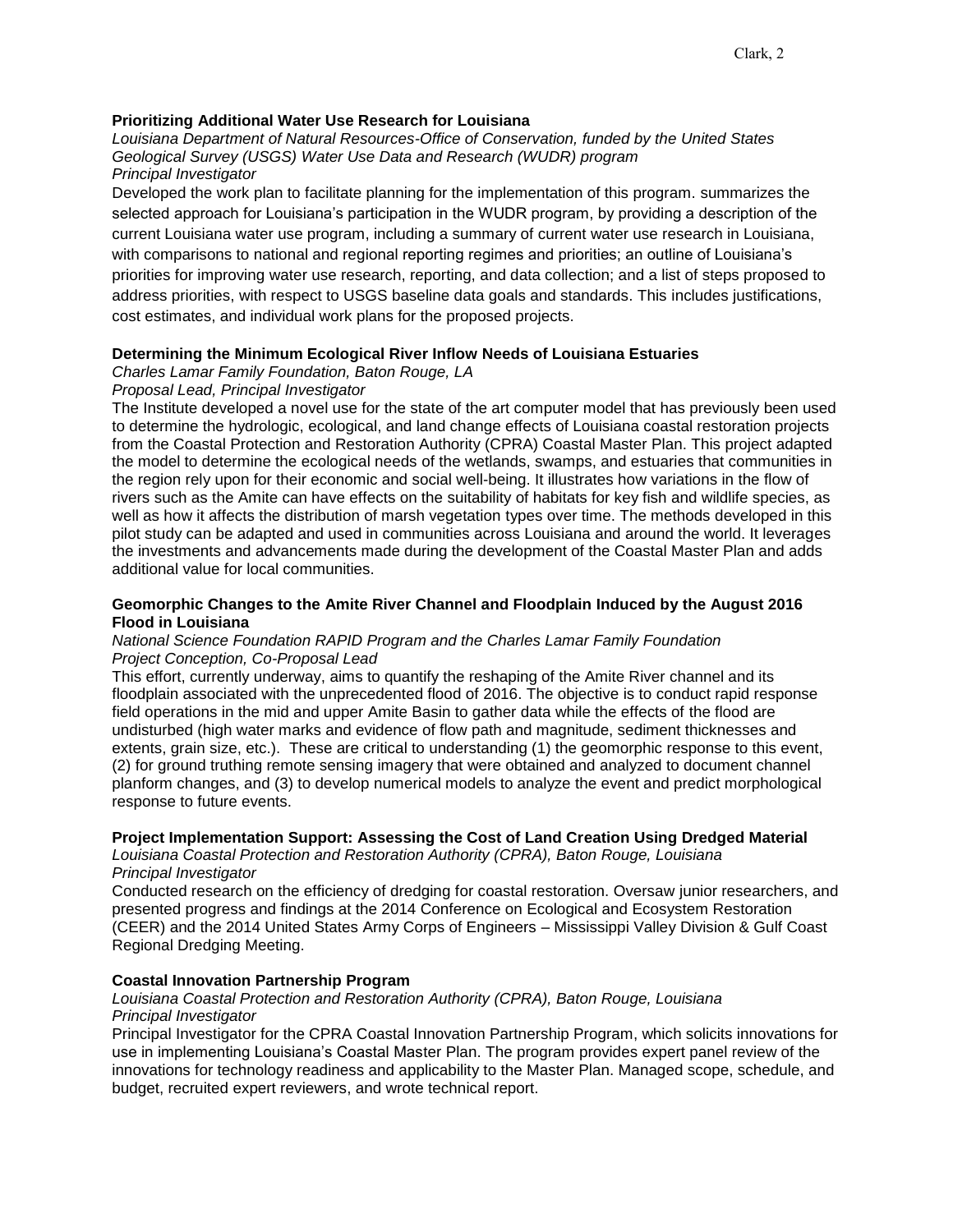# **Project Development & Implementation Program / Upper Barataria Risk Reduction – Rainfall**

*Louisiana Coastal Protection and Restoration Authority (CPRA), Baton Rouge, Louisiana and Lafourche Basin Levee District*

*Principal Investigator*

Principal Investigator for the Project Development & Implementation Program/Upper Barataria Risk Reduction Study. Managed the schedule, budget, and technical direction of a project with three subcontractors, which involved the innovative incorporation of rainfall into a suite of hydrologic and damage models to evaluate proposed coastal protection structural alternatives.

## **Atchafalaya Basin Sediment Management Plan**

*Louisiana Coastal Protection and Restoration Authority (CPRA), Baton Rouge, Louisiana* Provided technical, database management, and GIS support for a project developing a comprehensive sediment management plan for the Atchafalaya Basin, the only region along the Louisiana coast that is currently experiencing land gain through deltaic formation. Served as the local liaison for data collection and stakeholder engagement on this project. Worked with individuals from federal agencies such as USGS and USACE, including the Engineer Research and Development Center (ERDC).

## **Storm Surge Modeling for the Louisiana's 2012 Comprehensive Master Plan for a Sustainable Coast**

*Louisiana Coastal Protection and Restoration Authority (CPRA), Baton Rouge, Louisiana* ARCADIS provided advanced storm surge modeling for the Master Plan. Duties included serving as local liaison to the Master Plan project team and as High Performance Computing Principle Investigator for the usage of LSU / Louisiana Optical Network Initiative (LONI) supercomputers utilized in the project. Performed reviews of storm surge modeling results, and contributed to the hydrodynamic component of the final report.

## **Cat Islands Restoration**

### *Plaquemines Parish, Louisiana*

### *Associate Project Manager*

Served as Associate Project Manager and project Geologist for this restoration project. These islands serve as critical habitat for shorebirds, including Brown Pelicans, Roseate Spoonbills, Ibis, and others. The islands have been rapidly eroding, losing this critical habitat. Duties include writing and negotiating the application process for the Coastal Use Permits, USACE Section 404 Permits, and State Land Office Class A Permits for both islands; as well as coordinating a consortium of multiple State agencies, Federal programs, Non-Governmental Organizations, corporations, and private landowners which are donating land, time, services, and funds for the effort.

### **USACE/FEMA LA/TX Joint Coastal Surge Study**

## *USACE New Orleans District and FEMA Region VI*

## *Co-Project Manager*

Embedded full-time at USACE New Orleans District (MVN) Project Management Office from 7/2006 to 7/2011. Duties include: scope and budget creation and management for large, multi-agency, multidisciplinary, and multinational coastal surge study; daily management of 75 member Project team of engineers and scientists from USACE, FEMA, Academia, and the private sector; direct, daily coordination with USACE and FEMA management; coordinating with other agencies, including the Louisiana Coastal Protection and Restoration Authority (CPRA), NOAA, and others. Planned and attended public outreach meetings in every coastal county in Texas, and across coastal Louisiana.

Technical Writing Coordinator - Managing report writing for 75-member Project team. Duties include: coordination of writing effort from multiple technical writers from many disciplines; integration and editing of various report sections from different writers into single, cohesive reports; Production of FEMA Flood Insurance Study Technical Support Data Notebook, USACE Design Height Report, and other documents.

Technical Review Coordinator - Managing multi-level Technical Review process to comply with FEMA and USACE review guidelines. Duties include: creation of customized web-based review process to suit FEMA and USACE review requirements; recruitment and management of multidisciplinary teams of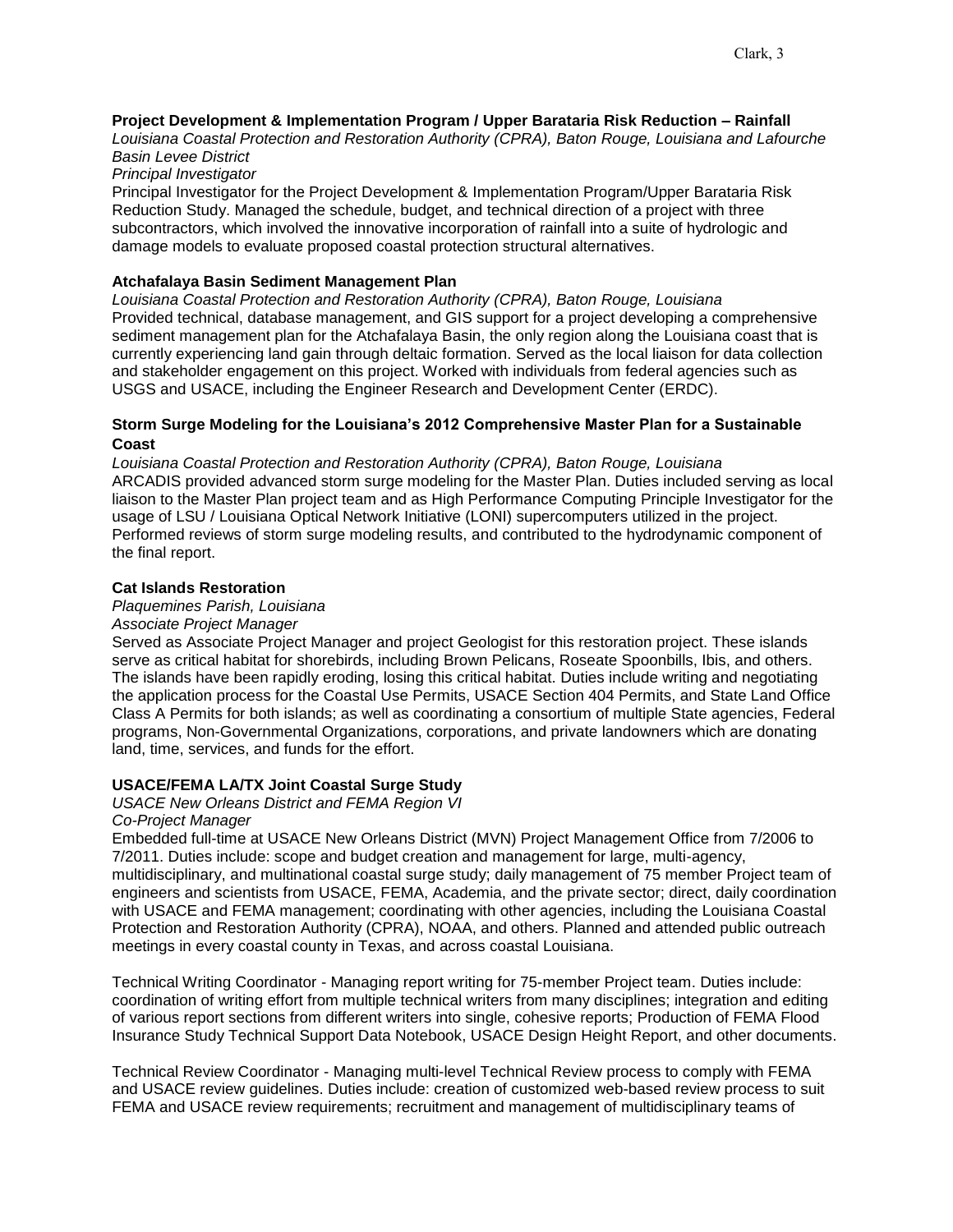experts for Quality Control/Quality Assurance, Independent Technical Review, FEMA Oversight Review, and an External Peer Review performed by the American Society of Civil Engineers (ASCE); coordination of comments and responses from 20 reviewers and approximately 30 technical writers; and creation and editing of Technical Review Reports for submittal to USACE, FEMA, and ASCE.

## **Louisiana Department of Natural Resources, Office of Conservation (December 2004 - March 2006)** *Louisiana Abandoned Mine Land Program*

*Assistant Program Manager* - Served as Assistant Program Manager for federally funded state program. Management activities consisted of reclamation construction projects including cost estimation and proposal writing; technical report preparation for submittal to US Department of Interior, Office of Surface Mining and Reclamation, as well as Louisiana Commissioner of Conservation; and GIS data management and graphic deliverable production.

# *Mine Safety and Health Administration State Grant Program*

*Assistant Program Manager* - Served as Assistant Program Manager for federally funded mine worker safety training program. Managed instructors and staff to provide safety instruction to Louisiana miners. Federal grant management involved proposal writing, reporting to state and federal entities, and daily activities including managing employee payroll, and purchasing.

### *FEMA Joint Field Office*

*Liaison* - Served as Energy Restoration liaison for State of Louisiana to FEMA Joint Field Office (JFO) in response to Hurricanes Katrina and Rita. Volunteered for reassignment of duties to FEMA JFO. Duties included working closely with US Department of Energy representative to collect and disseminate information concerning oil and gas resource capacity and production restoration. Wrote daily briefings, talking points for meetings, press conferences, and speeches, and responded to inquiries from other state and federal agencies and the general public.

## **Awards, Honors:**

- 1. Innovation Award Louisiana Innovation Month 2014. (Helped Institute secure award)
- 2. NASA Graduate Student Research Program Fellowship, 1999-2003
- 3. New Orleans Geological Society Graduate Student Scholarship, 2002
- 4. LSU Honor Scholarship, 1991-1995
- 5. New Orleans Geological Society Junior Scholarship, 1993
- 6. New Orleans Geological Society Sophomore Scholarship, 1992
- 7. Member, Sigma Gamma Epsilon, Earth Science Honor Society

# **Teaching Experience:**

Introduction to Geology (Honors Lab), Tulane University

### **Professional Memberships:**

President: Society for Ecological Restoration – Large-scale Ecosystem Restoration Section Member, American Geophysical Union (AGU), Member since 2002 Member, American Society of Civil Engineers (ASCE - 287458), Member since 2008

### **Professional Registration:**

Professional Geologist, Tennessee # TN4937 Professional Geologist, Louisiana *#607*

### **Committee Memberships:**

Conference Co-Chair - National Conference for Ecosystem Restoration 2018 Planning & Program Committees – National Conference for Ecosystem Restoration 2016 American Society of Civil Engineers - Coasts, Oceans, Ports, and Rivers Institute – Louisiana Chapter

# **Community Services:**

# **Our Lady of the Lake Children's Hospital:**

Children's Miracle Mansion – Volunteer Prime Contractor (2007) ARCADIS Fundraising Coordinator (2013)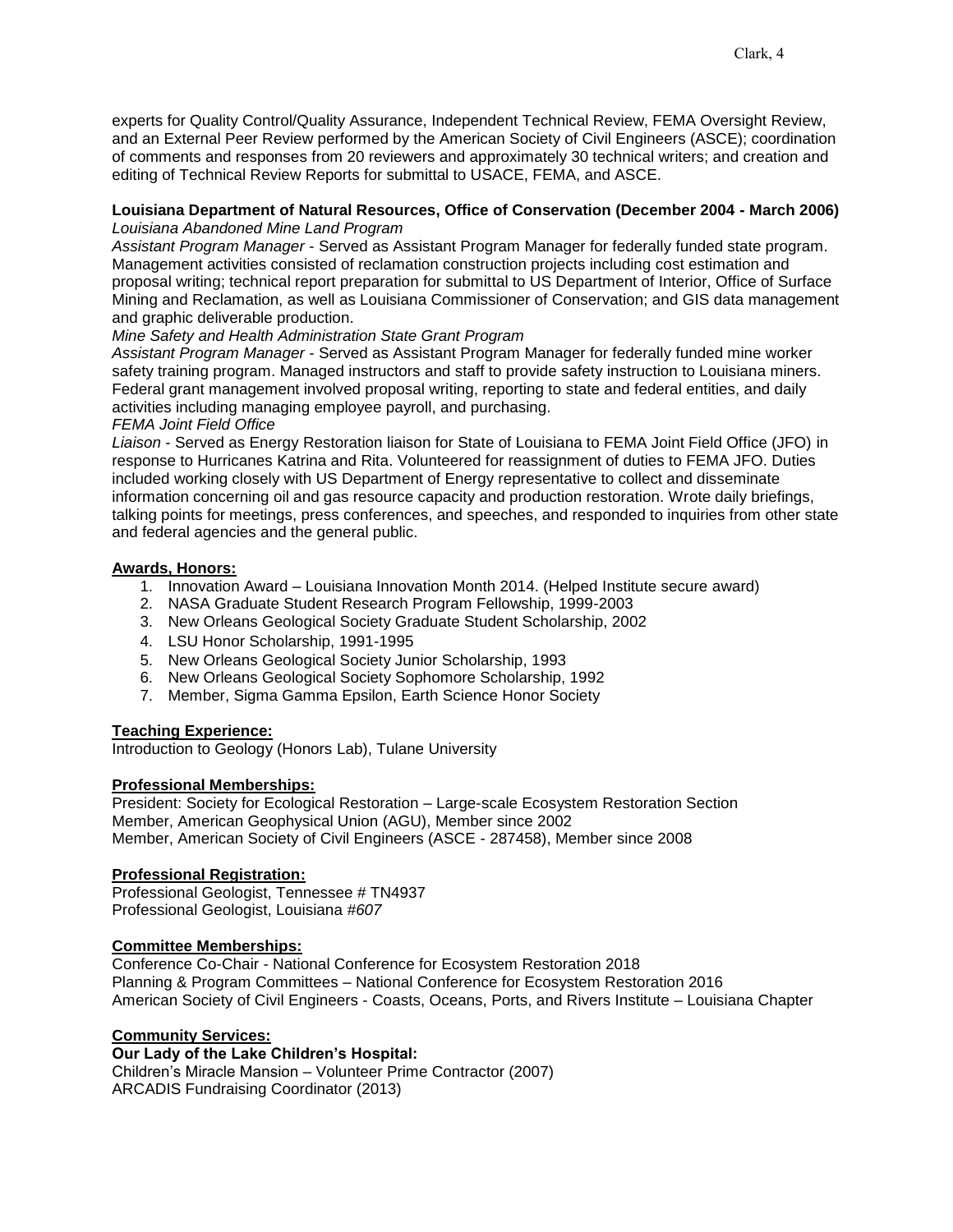## **Emerge Center for Communication, Behavior, and Development:**

Volunteer Playground Builder (2014)

## **Training Courses:**

- Water Institute Resources for Project Planning and Implementation Instructor 2015 & 2016.
- ARCADIS Quest 2009 The Netherlands. Delft 3D and Dutch flood protection training.
- ADCIRC Workshop 2010 ERDC, Vicksburg, MS.
- ARCADIS Fundamentals of Project Management 2010 40 hour online training.

## **PEER REVIEWED PUBLICATIONS**

1. Zach Cobell, Haihong Zhao, Hugh J. Roberts, F. Ryan Clark, and Shan Zou. Storm Surge and Wave Modeling for the Louisiana 2012 Coastal Master Plan (Publication). Journal of Coastal Research Special Issue, 2014.

## **CONFERENCE PROCEEDINGS AND PRESENTATIONS**

- 1. F. Ryan Clark, Scott A. Hemmerling, and Harris C. Bienn. A framework to assess ground and surface water sustainability in Louisiana. Data Flow 2016, Baton Rouge, LA
- 2. F. Ryan Clark, Scott A. Hemmerling, and Harris C. Bienn. A framework to assess ground and surface water sustainability in Louisiana. Louisiana Ground Water, Surface Water, and Water Resources Symposium 2016, Baton Rouge, LA
- 3. "Working with Coastal Partners" Panel Propeller/Water Challenge, 2015, New Orleans, LA
- 4. "The Water Institute of the Gulf Innovation Program" CEER 2014, New Orleans, LA
- 5. "An Analysis of USACE Beneficial Use Wetland Development Projects" Mississippi Valley Division/ Gulf Coast Regional Dredging Meeting, 2014, New Orleans, LA
- 6. "Louisiana's Coastal Innovation Partnership Program (CIPP): Incorporating Innovations into Project Implementation" – CERF 2013, San Diego.
- 7. F. Ryan Clark, Syed M. Khalil, Richard C. Raynie, Jeffrey Barry, Robert Daoust, Anu Acharya, Yvonne Allen, and Lamar Hale. Atchafalaya Basin Sediment Management Plan: Regional Sediment Management for Coastal Restoration and Impacts of Large Flood Events on Sediment Dispersal (Poster). Restore American's Estuaries - National Conference on Coastal and Estuarine Habitat Restoration, Tampa, Florida. October 20-25, 2012.
- 8. F. Ryan Clark, Jeffrey Barry, Robert Daoust, Anu Acharya, Yvonne Allen, Lamar Hale, Michael Lowiec, and Syed M. Khalil. Impacts of Large Flood Events on Sediment Dispersal Patterns and Channel Migration: Atchafalaya River, LA (Presentation). State of the Coast Conference, New Orleans, Louisiana, June 25, 2012.
- 9. F. Ryan Clark, Hugh Roberts, Zach Cobell, John Atkinson, Shan Zou, and Mandy Green. Storm Surge and Wave Modeling for Prioritizing Coastal Restoration & Protection Projects (Poster). National Conference on Ecosystem Restoration, Baltimore, Maryland. August 1-5, 2011.
- 10. Clark, FR; Hugh J. Roberts; and John H. Atkinson. Storm Surge and Wave Modeling for Prioritizing Coastal Restoration and Protection Projects (Presentation). Solutions to Coastal Disasters Conference, American Society of Civil Engineers. Anchorage, Alaska, June 26-29, 2011.